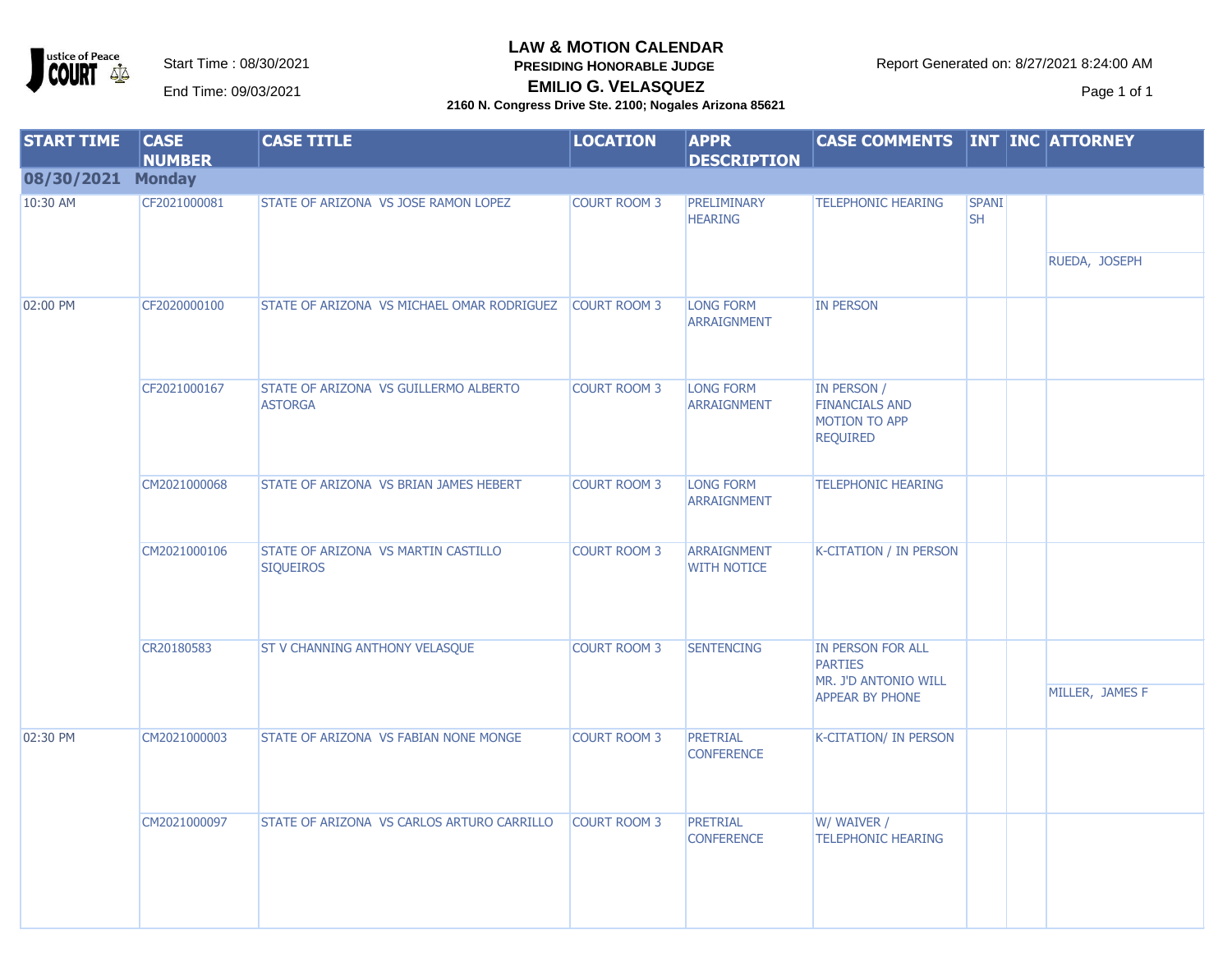ustice of Peace  $\Delta \Delta$ 

#### **LAW & MOTION CALENDAR PRESIDING HONORABLE JUDGE**

Start Time : 08/30/2021 **Report Generated on: 8/27/2021 8:24:00 AM** 

**EMILIO G. VELASQUEZ** EMILIO G. VELASQUEZ ENTERTAINMENT Page 1 of 1

| 03:00 PM | CF2019000320 | STATE OF ARIZONA VS CLAUDIA LIZZETTE LOPEZ | <b>COURT ROOM 3</b> | <b>CASE STATUS</b><br><b>REVIEW</b>    | <b>TELEPHONIC HEARING /</b><br><b>IN CUSTODY!</b>  |  | GONZALES JR, ENRIQUE |
|----------|--------------|--------------------------------------------|---------------------|----------------------------------------|----------------------------------------------------|--|----------------------|
|          |              |                                            |                     |                                        |                                                    |  |                      |
|          | CF2021000230 | STATE OF ARIZONA VS IVAN ALEXIS MARTINEZ   | <b>COURT ROOM 3</b> | <b>LONG FORM</b><br><b>ARRAIGNMENT</b> | <b>IN PERSON</b>                                   |  |                      |
|          | CF2021000231 | STATE OF ARIZONA VS ANGEL RUBEN ZEPEDA     | <b>COURT ROOM 3</b> | LONG FORM<br>ARRAIGNMENT               | <b>IN PERSON</b>                                   |  |                      |
|          | CM2019000128 | STATE OF ARIZONA VS JUAN CARLOS DURAZO JR  | <b>COURT ROOM 3</b> | <b>CASE STATUS</b><br><b>REVIEW</b>    | DV DIVERSION REVIEW /<br><b>TELEPHONIC HEARING</b> |  | CELAYA, SIGBERTO M   |
|          | CM2019000221 | STATE OF ARIZONA VS JORGE ANDRES TOLANO    | <b>COURT ROOM 3</b> | <b>CASE STATUS</b><br><b>REVIEW</b>    | <b>TELEPHONIC HEARING</b>                          |  | LARKIN, BRENNA       |
|          | CM2021000101 | STATE OF ARIZONA VS MARIO F ALVAREZ        | <b>COURT ROOM 3</b> | ARRAIGNMENT<br><b>WITH NOTICE</b>      | IN PERSON/ LIQ.<br><b>CITATION</b>                 |  |                      |
|          | TR2020000178 | STATE OF ARIZONA VS JANET ADRIANA CORTE    | <b>COURT ROOM 3</b> | <b>HEARING</b>                         | DUI STATUS REVIEW TELEPHONIC HEARING               |  |                      |
|          | TR2020000184 | STATE OF ARIZONA VS LANCE RICHARDSON IRWIN | <b>COURT ROOM 3</b> | <b>CASE STATUS</b><br><b>REVIEW</b>    | <b>TELEPHONIC HEARING</b>                          |  |                      |
|          |              |                                            |                     |                                        |                                                    |  |                      |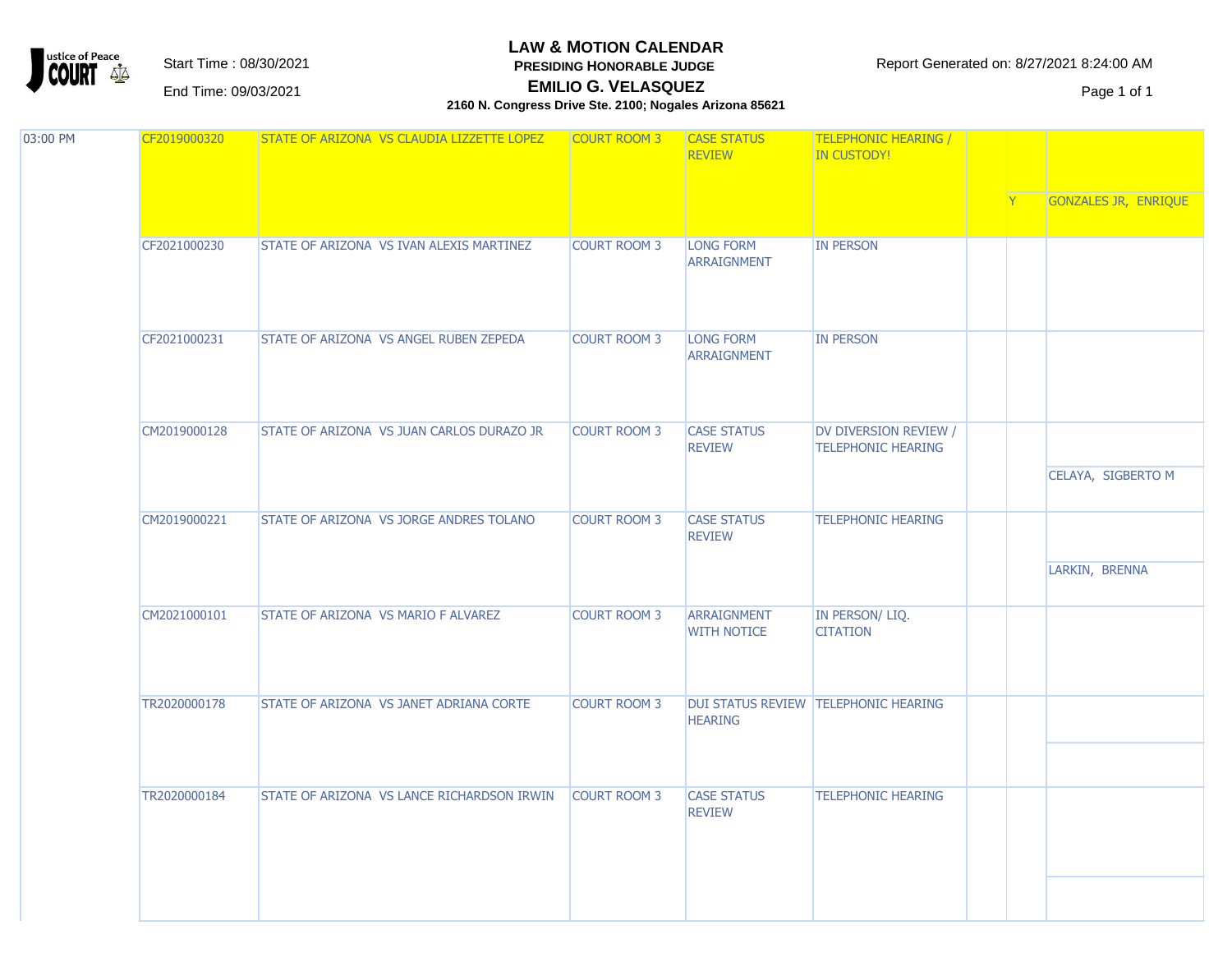

**PRESIDING HONORABLE JUDGE EMILIO G. VELASQUEZ**

Start Time : 08/30/2021 **Report Generated on: 8/27/2021 8:24:00 AM** 

EMILIO G. VELASQUEZ ENTERTAINMENT Page 1 of 1

| TR2020000201 | STATE OF ARIZONA VS MARTHA ELENA BERNAL  | <b>COURT ROOM 3</b> | <b>HEARING</b>                      | DUI STATUS REVIEW TELEPHONIC HEARING | <b>SPANI</b><br><b>SH</b> |  |
|--------------|------------------------------------------|---------------------|-------------------------------------|--------------------------------------|---------------------------|--|
| TR2020000310 | STATE OF ARIZONA VS ASHLEY CERVANTES     | <b>COURT ROOM 3</b> | <b>CASE STATUS</b><br><b>REVIEW</b> | <b>TELEPHONIC HEARING</b>            |                           |  |
| TR2020000319 | STATE OF ARIZONA VS ISAAC BURGUENO FELIX | <b>COURT ROOM 3</b> | <b>HEARING</b>                      | DUI STATUS REVIEW TELEPHONIC HEARING |                           |  |
| TR2020000324 | STATE OF ARIZONA VS IRIS NONE CABALLERO  | <b>COURT ROOM 3</b> | <b>HEARING</b>                      | DUI STATUS REVIEW TELEPHONIC HEARING | <b>SPANI</b><br><b>SH</b> |  |
| TR2021000051 | STATE OF ARIZONA VS JESSE DAVID CAMARENA | <b>COURT ROOM 3</b> | <b>CASE STATUS</b><br><b>REVIEW</b> | <b>TELEPHONIC HEARING</b>            |                           |  |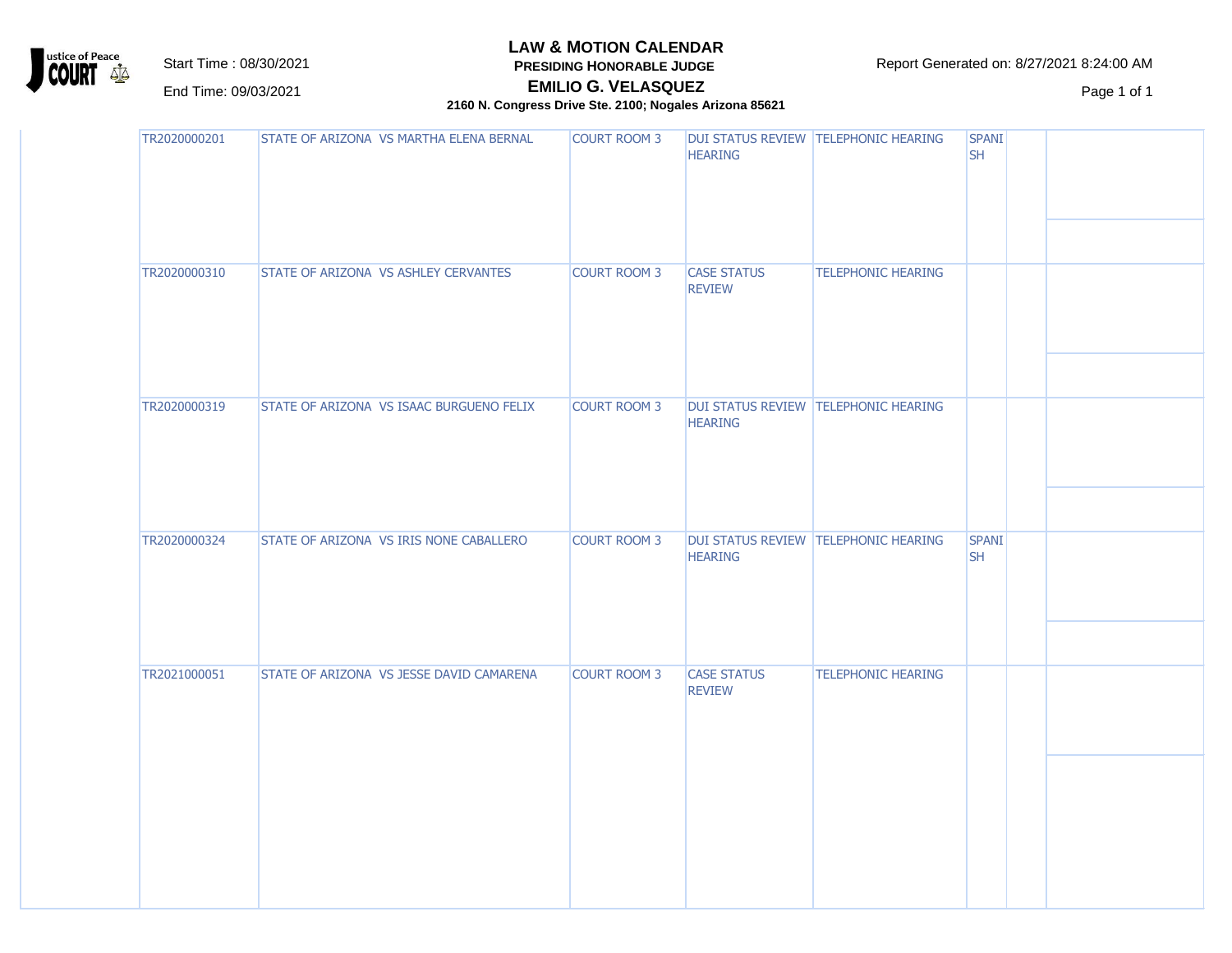

**PRESIDING HONORABLE JUDGE** 

Start Time : 08/30/2021 **Report Generated on: 8/27/2021 8:24:00 AM** 

**EMILIO G. VELASQUEZ** EMILIO G. VELASQUEZ ENTERTAINMENT Page 1 of 1

| 08/31/2021 Tuesday |              |                                                          |                     |                                              |                                             |                           |               |
|--------------------|--------------|----------------------------------------------------------|---------------------|----------------------------------------------|---------------------------------------------|---------------------------|---------------|
| 09:30 AM           | CM2021000074 | STATE OF ARIZONA VS MARIO I MORALES LOPEZ                | <b>COURT ROOM 3</b> | <b>ARRAIGNMENT</b>                           | <b>TELEPHONIC</b>                           | <b>SPANI</b><br><b>SH</b> |               |
|                    | TR20000462   | <b>ST OF AZ VS ZUNIGA</b>                                | <b>COURT ROOM 3</b> | <b>ORDER TO SHOW</b><br><b>CAUSE HEARING</b> | <b>TELEPHONIC</b>                           |                           |               |
|                    | TR20142421   | <b>ST OF AZ VS HERNANDEZ JORGE P</b>                     | <b>COURT ROOM 3</b> | <b>CASE STATUS</b><br><b>REVIEW</b>          | <b>IN PERSON</b>                            |                           |               |
|                    | TR20181539   | ST OF AZ VS VILLA DAVID ERNES                            | <b>COURT ROOM 3</b> | <b>CASE STATUS</b><br><b>REVIEW</b>          | <b>ACTIVE WARRANT - IN</b><br><b>PERSON</b> |                           |               |
|                    | TR20185262   | STATE OF ARIZONA VS RAMON RENE PESQUEIRA JR              | <b>COURT ROOM 3</b> | <b>CASE STATUS</b><br><b>REVIEW</b>          | <b>IN PERSON</b>                            |                           | DAMON, GEORGE |
|                    | TR20186549   | STATE OF ARIZONA VS MALDONADO JOSE AGUSTINE COURT ROOM 3 |                     | ORDER TO SHOW<br><b>CAUSE HEARING</b>        | <b>IN PERSON</b>                            |                           |               |
|                    | TR2021000025 | STATE OF ARIZONA VS ALAAN VALDEZ                         | <b>COURT ROOM 3</b> | PRETRIAL<br><b>CONFERENCE</b>                | W/ WAIVER - IN PERSON                       |                           |               |
| 10:00 AM           | TR20140260   | ST OF AZ VS VERDUGO BRYAN ZEN                            | <b>COURT ROOM 3</b> | ARRAIGNMENT                                  | <b>ACTIVE WARRANT - IN</b><br><b>PERSON</b> | <b>SPANI</b><br><b>SH</b> |               |
|                    | TR20141542   | <b>ST OF AZ VS LEWANDOWSKI CHRIS</b>                     | <b>COURT ROOM 3</b> | ARRAIGNMENT                                  | <b>IN PERSON</b>                            |                           |               |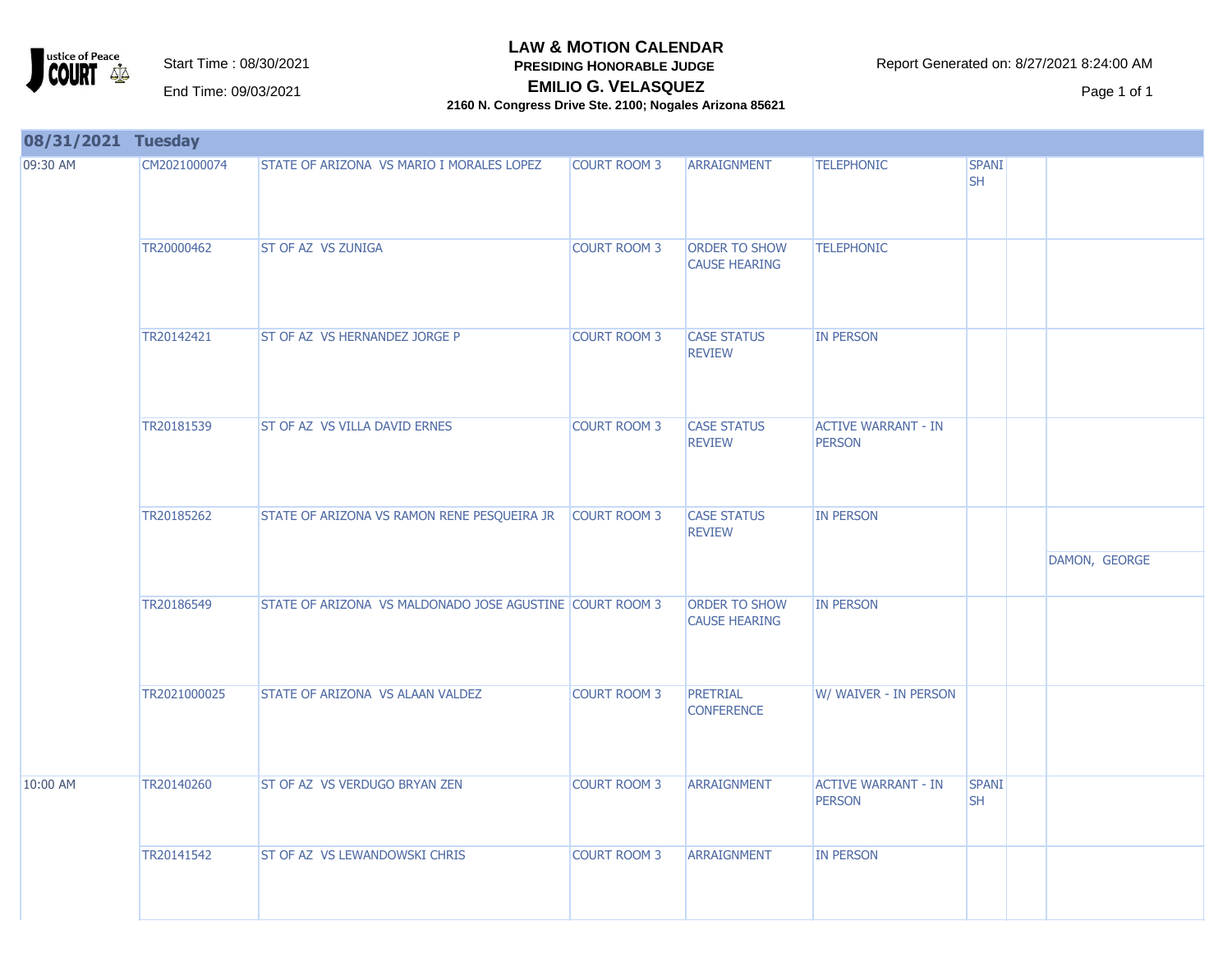ustice of Peace  $\Delta \Delta$ 

**LAW & MOTION CALENDAR**

**PRESIDING HONORABLE JUDGE EMILIO G. VELASQUEZ**

Start Time : 08/30/2021 **Report Generated on: 8/27/2021 8:24:00 AM** 

EMILIO G. VELASQUEZ ENTERTAINMENT Page 1 of 1

|          | TR20170093                                   | ST OF AZ VS GOMEZ ALVARO NONE                             | <b>COURT ROOM 3</b> | <b>CASE STATUS</b><br><b>REVIEW</b> | <b>IN PERSON</b>                                     | <b>UNKN</b><br><b>OWN</b> | <b>IY</b> |                      |
|----------|----------------------------------------------|-----------------------------------------------------------|---------------------|-------------------------------------|------------------------------------------------------|---------------------------|-----------|----------------------|
|          | TR2021000110                                 | STATE OF ARIZONA VS ROSALBA NONE CAMPOS                   | <b>COURT ROOM 3</b> | <b>ARRAIGNMENT</b>                  | <b>IN PERSON</b>                                     |                           |           |                      |
|          | TR2021000115                                 | STATE OF ARIZONA VS CARMEN ALICIA IRRIBE                  | <b>COURT ROOM 3</b> | <b>ARRAIGNMENT</b>                  | <b>IN PERSON</b>                                     |                           |           |                      |
| 02:30 PM | TR2021000079                                 | STATE OF ARIZONA VS MARIO G MONTIJO                       | <b>COURT ROOM 3</b> | PRETRIAL<br><b>CONFERENCE</b>       | DUI / IN PERSON                                      |                           |           | <b>ULLAH, FAISAL</b> |
| 02:45 PM | TR2021000069                                 | STATE OF ARIZONA VS RICARDO IVAN SILVA                    | <b>COURT ROOM 3</b> | PRETRIAL<br><b>CONFERENCE</b>       | <b>IN PERSON</b>                                     |                           |           | GONZALES, ENRIQUE    |
|          | TR2021000100                                 | STATE OF ARIZONA VS DAHLILA EDSAI ALTAMIRANO COURT ROOM 3 |                     | PRETRIAL<br><b>CONFERENCE</b>       | DUI / IN PERSON                                      |                           |           | GONZALES, ENRIQUE    |
| 03:00 PM | TR2021000092                                 | STATE OF ARIZONA VS JOCELYNE K LEYVA                      | <b>COURT ROOM 3</b> | PRETRIAL<br><b>CONFERENCE</b>       | DUI / IN PERSON                                      |                           |           | THORPE, JEFFREY      |
| 03:15 PM | TR2021000095                                 | <b>STATE OF ARIZONA VS PAUL ZAMUDIO</b>                   | <b>COURT ROOM 3</b> | PRETRIAL<br><b>CONFERENCE</b>       | <b>IN PERSON / PLEA</b><br><b>AGREEMENT RECEIVED</b> |                           |           | MARQUEZ, EUGENE      |
| 03:30 PM | CF2021000134<br>TR2020000158<br>TR2020000172 | STATE OF ARIZONA VS JOAQUIN G. TORRESGARCIA               | <b>COURT ROOM 3</b> | PRELIMINARY<br><b>HEARING</b>       | <b>IN PERSON</b>                                     |                           |           | DAMON, GEORGE        |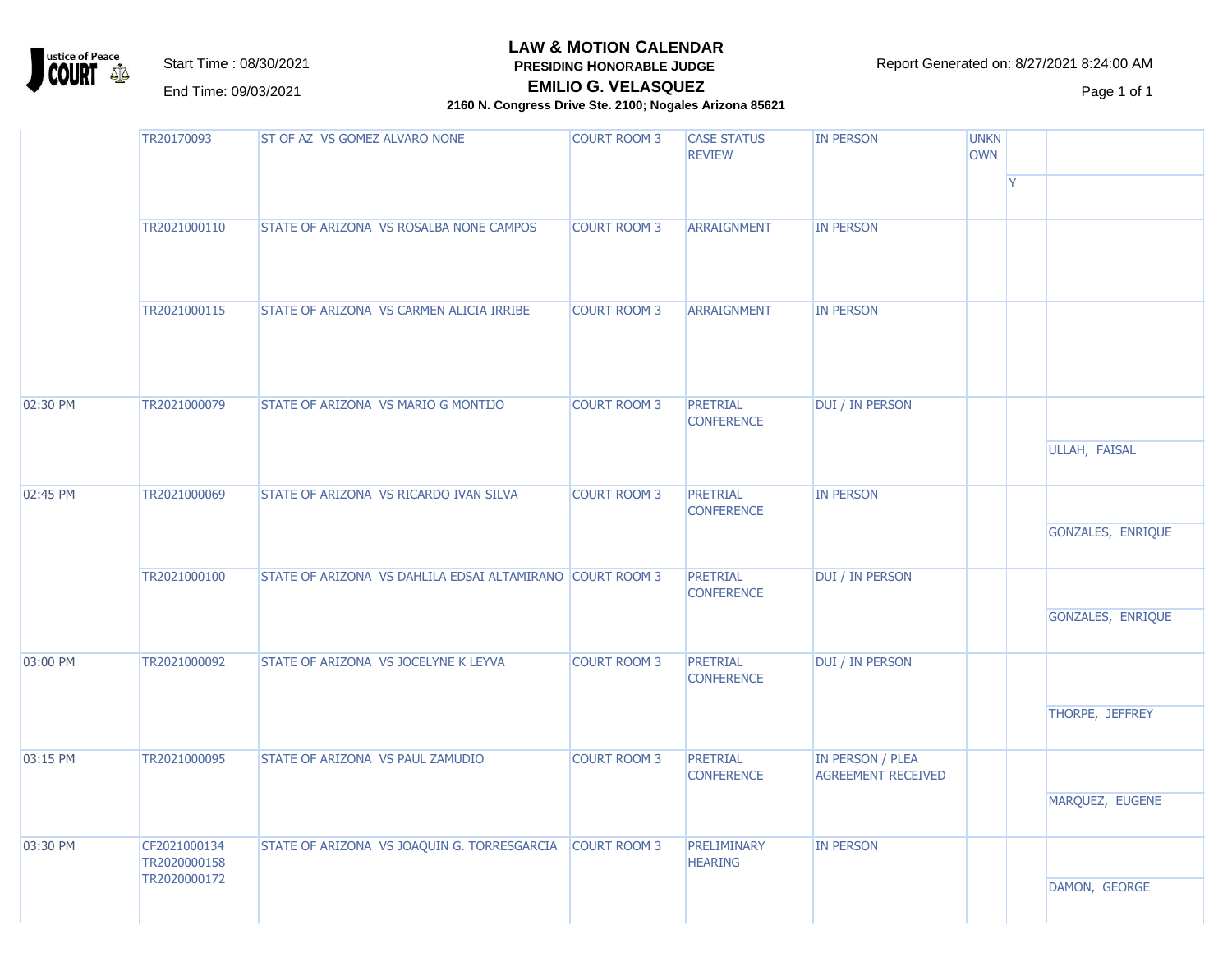ustice of Peace<br>**COURT** 42  $\Delta \Delta$ 

**LAW & MOTION CALENDAR**

**PRESIDING HONORABLE JUDGE** 

Start Time : 08/30/2021 **RESIDING HONORABLE JUDGE** Report Generated on: 8/27/2021 8:24:00 AM

EMILIO G. VELASQUEZ ENTERTAINMENT Page 1 of 1

#### **EMILIO G. VELASQUEZ 2160 N. Congress Drive Ste. 2100; Nogales Arizona 85621**

|          | TR2020000141<br>TR2020000270 | STATE OF ARIZONA VS ELLEN G DAVIDSON        | <b>COURT ROOM 3</b> | DUI STATUS REVIEW IN PERSON<br><b>HEARING</b> |                        | DAMON, GEORGE        |
|----------|------------------------------|---------------------------------------------|---------------------|-----------------------------------------------|------------------------|----------------------|
|          | TR2020000260                 | STATE OF ARIZONA VS HECTOR HEREDIA          | <b>COURT ROOM 3</b> | PRETRIAL<br><b>CONFERENCE</b>                 | <b>IN PERSON</b>       | DAMON, GEORGE        |
|          | TR2021000061                 | STATE OF ARIZONA VS SCOTT GRAHAM BELL       | <b>COURT ROOM 3</b> | <b>PRETRIAL</b><br><b>CONFERENCE</b>          | <b>IN PERSON</b>       | DAMON, GEORGE        |
|          | TR2021000113                 | STATE OF ARIZONA VS JEFFREY WILLIAMS HOUSE  | <b>COURT ROOM 3</b> | PRETRIAL<br><b>CONFERENCE</b>                 | <b>IN PERSON</b>       | DAMON, GEORGE        |
| 03:45 PM | TR20024186                   | ST OF AZ VS LEYVA                           | <b>COURT ROOM 3</b> | PRETRIAL<br><b>CONFERENCE</b>                 | <b>IN PERSON</b>       | GONZALES JR, ENRIQUE |
|          | TR2021000096                 | STATE OF ARIZONA VS EMILIO FRANCISCO SOLANO | <b>COURT ROOM 3</b> | PRETRIAL<br><b>CONFERENCE</b>                 | <b>IN PERSON</b>       | GONZALES JR, ENRIQUE |
|          | TR2021000114                 | STATE OF ARIZONA VS JULIAN ANDRES MARTINEZ  | <b>COURT ROOM 3</b> | <b>PRETRIAL</b><br><b>CONFERENCE</b>          | <b>IN PERSON</b>       |                      |
|          |                              |                                             |                     |                                               |                        | GONZALES JR, ENRIQUE |
| 04:00 PM | TR2020000261                 | STATE OF ARIZONA VS DONALD J GARRIS         | <b>COURT ROOM 3</b> | PRETRIAL<br><b>CONFERENCE</b>                 | <b>DUI / IN PERSON</b> |                      |
|          |                              |                                             |                     |                                               |                        | RUEDA, JOSEPH        |
|          |                              |                                             |                     |                                               |                        |                      |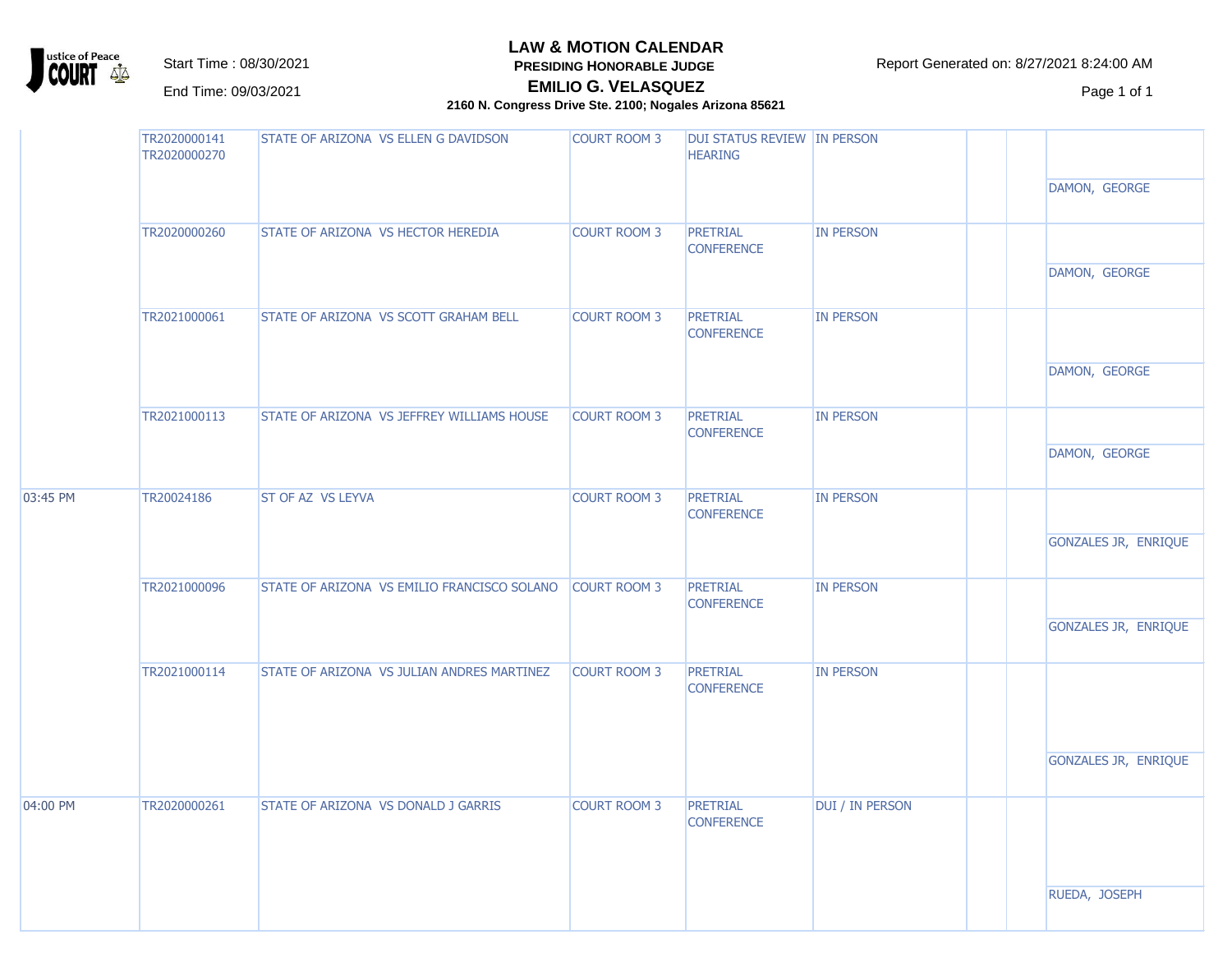

**PRESIDING HONORABLE JUDGE** 

**EMILIO G. VELASQUEZ** EMILIO G. VELASQUEZ ENTERTAINMENT Page 1 of 1

| 09/01/2021 Wednesday |                              |                                                           |                     |                                      |                                                                               |   |                             |
|----------------------|------------------------------|-----------------------------------------------------------|---------------------|--------------------------------------|-------------------------------------------------------------------------------|---|-----------------------------|
| 09:00 AM             | CF2020000166                 | STATE OF ARIZONA VS TAMARA BLANCA CORTES                  | <b>COURT ROOM 3</b> | PRELIMINARY<br><b>HEARING</b>        | <b>TELEPHONIC</b>                                                             |   | THORPE, JEFFREY             |
|                      | CF2020000221<br>CF2020000233 | STATE OF ARIZONA VS ROBERT ANTHONY ORMSBY-<br><b>BERA</b> | <b>COURT ROOM 3</b> | <b>PRELIMINARY</b><br><b>HEARING</b> | <b>TELEPHONIC</b>                                                             |   |                             |
|                      |                              |                                                           |                     |                                      |                                                                               | Y | SPECTOR, CHARLES L          |
|                      |                              |                                                           |                     |                                      |                                                                               |   |                             |
|                      | CF2021000021                 | STATE OF ARIZONA VS ASHLEY SUZANN RODRIGUEZ COURT ROOM 3  |                     | <b>PRELIMINARY</b><br><b>HEARING</b> | <b>TELEPHONIC</b>                                                             |   | SPECTOR, CHARLES L          |
|                      | CF2021000027                 | STATE OF ARIZONA VS MARTECIA VERRA<br><b>WASHINGTON</b>   | <b>COURT ROOM 3</b> | <b>PRELIMINARY</b><br><b>HEARING</b> | <b>TELEPHONIC</b>                                                             |   | MCEWEN, JT                  |
|                      | CF2021000046                 | STATE OF ARIZONA VS MIGUEL NONE MARTINEZ                  | <b>COURT ROOM 3</b> | <b>PRELIMINARY</b><br><b>HEARING</b> | <b>TELEPHONIC</b>                                                             |   | <b>GONZALES JR, ENRIQUE</b> |
|                      | CF2021000050                 | STATE OF ARIZONA VS LUIS RAUL BANDA                       | <b>COURT ROOM 3</b> | <b>PRELIMINARY</b><br><b>HEARING</b> | <b>WAIVER FILED</b><br><b>TELEPHONIC</b>                                      |   | PETE GUTIERREZ              |
|                      | CF2021000052                 | STATE OF ARIZONA VS MICHELLE HELEN GARD                   | <b>COURT ROOM 3</b> | <b>PRELIMINARY</b><br><b>HEARING</b> | <b>TELEPHONIC / IN</b><br><b>CUSTODY ELSEWHERE /</b><br><b>ACTIVE WARRANT</b> |   | SPECTOR, CHARLES L          |
|                      | CF2021000059                 | STATE OF ARIZONA VS RANDY REYES GRIJALVA                  | <b>COURT ROOM 3</b> | PRELIMINARY<br><b>HEARING</b>        | <b>TELEPHONIC</b>                                                             |   | GONZALES, ENRIQUE           |
|                      |                              |                                                           |                     |                                      |                                                                               |   |                             |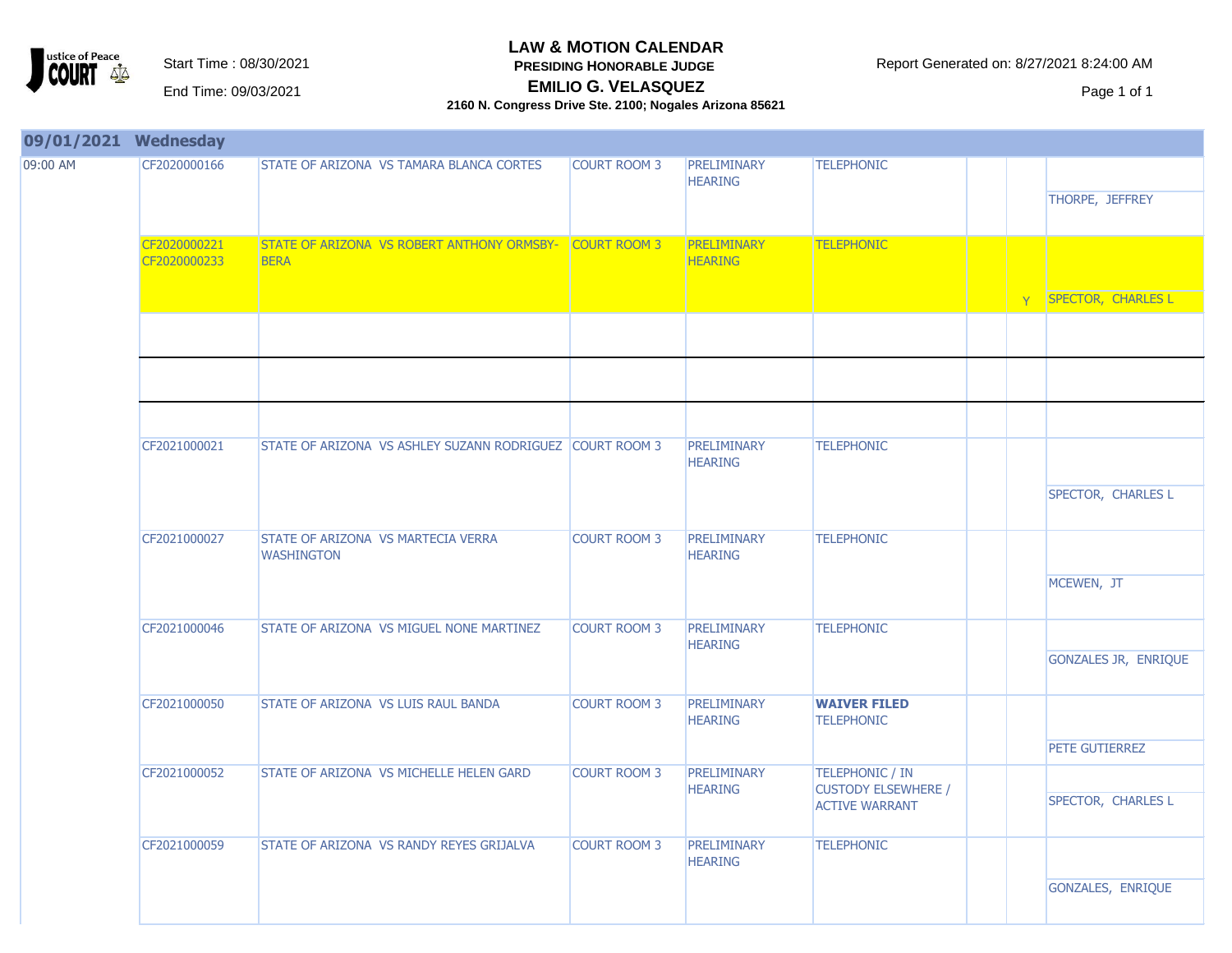

**PRESIDING HONORABLE JUDGE** 

Start Time : 08/30/2021 **Report Generated on: 8/27/2021 8:24:00 AM** 

**EMILIO G. VELASQUEZ** EMILIO G. VELASQUEZ ENTERTAINMENT Page 1 of 1

| CF2021000078                 | STATE OF ARIZONA VS GINA MARIE SWAN         | <b>COURT ROOM 3</b> | <b>PRELIMINARY</b><br><b>HEARING</b>         | <b>TELEPHONIC</b>                                       |  |                        |
|------------------------------|---------------------------------------------|---------------------|----------------------------------------------|---------------------------------------------------------|--|------------------------|
|                              |                                             |                     |                                              |                                                         |  | GONZALES, ENRIQUE      |
| CF2021000086                 | STATE OF ARIZONA VS VICTOR SAMUEL DURAN     | <b>COURT ROOM 3</b> | <b>PRELIMINARY</b><br><b>HEARING</b>         | <b>TELEPHONIC / PTS</b><br><b>INVOLVED</b>              |  |                        |
|                              |                                             |                     |                                              |                                                         |  | GONZALES JR, ENRIQUE   |
| CF2021000107<br>CF2021000177 | STATE OF ARIZONA VS RUBEN LEWIS MARTINEZ    | <b>COURT ROOM 3</b> | <b>PRELIMINARY</b><br><b>HEARING</b>         | 2 Cases / TELEPHONIC                                    |  |                        |
|                              |                                             |                     |                                              |                                                         |  | MILLER, JAMES F        |
| CF2021000115                 | STATE OF ARIZONA VS RUBEN GARCIA            | <b>COURT ROOM 3</b> | PRELIMINARY<br><b>HEARING</b>                | <b>TELEPHONIC</b>                                       |  |                        |
|                              |                                             |                     |                                              |                                                         |  | THORPE, JEFFREY        |
| CF2021000117                 | STATE OF ARIZONA VS ALECK NONE CORRALES     | <b>COURT ROOM 3</b> | <b>PRELIMINARY</b><br><b>HEARING</b>         | <b>TELEPHONIC</b>                                       |  |                        |
|                              |                                             |                     |                                              |                                                         |  | GONZALES, ENRIQUE      |
| CF2021000126                 | STATE OF ARIZONA VS MARIO ALBERTO LIZARRAGA | <b>COURT ROOM 3</b> | PRELIMINARY<br><b>HEARING</b>                | <b>TELEPHONIC</b>                                       |  |                        |
|                              |                                             |                     |                                              |                                                         |  | DAMON, GEORGE          |
| CF2021000130                 | STATE OF ARIZONA VS RICARDO ABEL LUCERO     | <b>COURT ROOM 3</b> | <b>ORDER TO SHOW</b><br><b>CAUSE HEARING</b> | <b>IN PERSON FOR</b><br><b>DEFENDANT</b><br><b>ONLY</b> |  | <b>NO DEFENSE ATTY</b> |
| CF2021000137                 | STATE OF ARIZONA VS MIRIAM LIZETTE TAPIA    | <b>COURT ROOM 3</b> | <b>PRELIMINARY</b><br><b>HEARING</b>         | <b>WAIVER FILED</b><br><b>TELEPHONIC</b>                |  |                        |
|                              |                                             |                     |                                              |                                                         |  | RUEDA, JOSEPH          |
| CF2021000143                 | STATE OF ARIZONA VS IVAN ALEJANDRO ORNELAS  | <b>COURT ROOM 3</b> | <b>PRELIMINARY</b><br><b>HEARING</b>         |                                                         |  |                        |
|                              |                                             |                     |                                              |                                                         |  | <b>THORPE, JEFFREY</b> |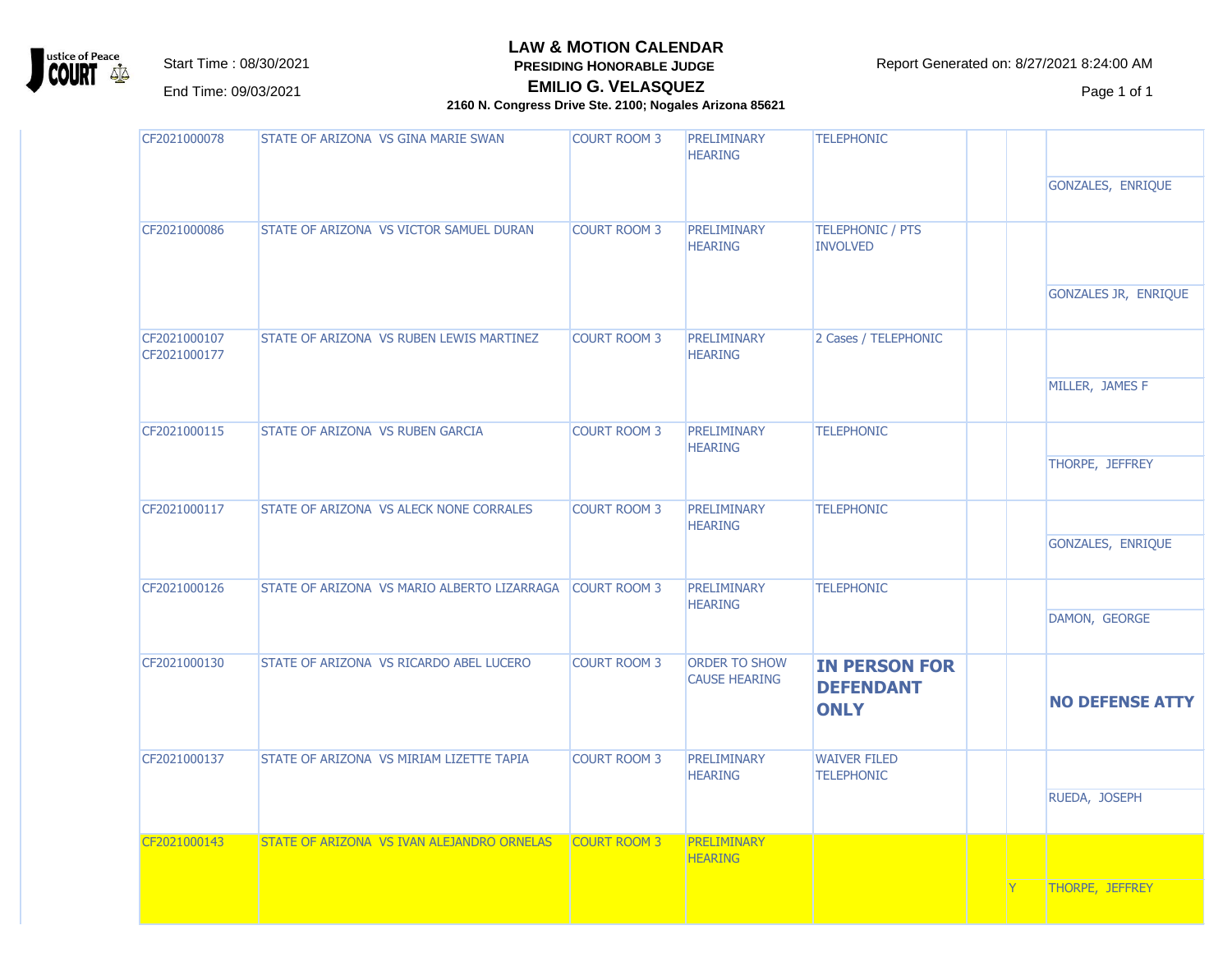

**PRESIDING HONORABLE JUDGE** 

Start Time : 08/30/2021 **Report Generated on: 8/27/2021 8:24:00 AM** 

**EMILIO G. VELASQUEZ** EMILIO G. VELASQUEZ ENTERTAINMENT Page 1 of 1

| CF2021000145 | STATE OF ARIZONA VS DAVID RUBIO                                  | <b>COURT ROOM 3</b> | <b>PRELIMINARY</b><br><b>HEARING</b> | <b>TELEPHONIC</b>                               |                           |                       |
|--------------|------------------------------------------------------------------|---------------------|--------------------------------------|-------------------------------------------------|---------------------------|-----------------------|
|              |                                                                  |                     |                                      |                                                 |                           | RUEDA, JOSEPH         |
| CF2021000151 | STATE OF ARIZONA VS HECTOR MANUEL<br><b>TARAZONGRACIA</b>        | <b>COURT ROOM 3</b> | PRELIMINARY<br><b>HEARING</b>        | <b>TELEPHONIC</b>                               | <b>SPANI</b><br><b>SH</b> |                       |
|              |                                                                  |                     |                                      |                                                 |                           | SPECTOR, CHARLES L    |
| CF2021000170 | STATE OF ARIZONA VS SAMUEL IVAN TORRES                           | <b>COURT ROOM 3</b> | <b>PRELIMINARY</b><br><b>HEARING</b> | <b>TELEPHONIC</b><br><b>***MTC</b><br>FILED**** |                           | <b>WILLIAMS, MARK</b> |
| CF2021000213 | STATE OF ARIZONA VS REYNALDO A BAUTISTA-<br><b>SANDOVAL</b>      | <b>COURT ROOM 3</b> | <b>PRELIMINARY</b><br><b>HEARING</b> | <b>TELEPHONIC / WAIVER</b><br><b>FILED</b>      |                           |                       |
|              |                                                                  |                     |                                      |                                                 |                           | MILLER, JAMES F       |
| CF2021000214 | STATE OF ARIZONA VS FELIX ARMANDO VALDIVIA-<br><b>DE LA CRUZ</b> | <b>COURT ROOM 3</b> | <b>PRELIMINARY</b><br><b>HEARING</b> | <b>TELEPHONIC / WAIVER</b><br><b>FILED</b>      | <b>SPANI</b><br><b>SH</b> |                       |
|              |                                                                  |                     |                                      |                                                 |                           | MILLER, JAMES F       |
| CF2021000220 | STATE OF ARIZONA VS ERIN ROSANNA ROJAS                           | <b>COURT ROOM 3</b> | <b>PRELIMINARY</b><br><b>HEARING</b> | <b>TELEPHONIC</b>                               |                           |                       |
|              |                                                                  |                     |                                      |                                                 |                           | GONZALES JR, ENRIQUE  |
| CF2021000226 | STATE OF ARIZONA VS JORGE ENRIQUE BERMUDEZ<br><b>JR</b>          | <b>COURT ROOM 3</b> | PRELIMINARY<br><b>HEARING</b>        | <b>TELEPHONIC</b>                               |                           |                       |
|              |                                                                  |                     |                                      |                                                 |                           | RUEDA, JOSEPH         |
| CM2020000172 | STATE OF ARIZONA VS JESSENIA JERALDY CEJUDO                      | <b>COURT ROOM 3</b> | <b>PRETRIAL</b><br><b>CONFERENCE</b> | <b>TELEPHONIC</b>                               |                           |                       |
|              |                                                                  |                     |                                      |                                                 |                           | GONZALES, ENRIQUE     |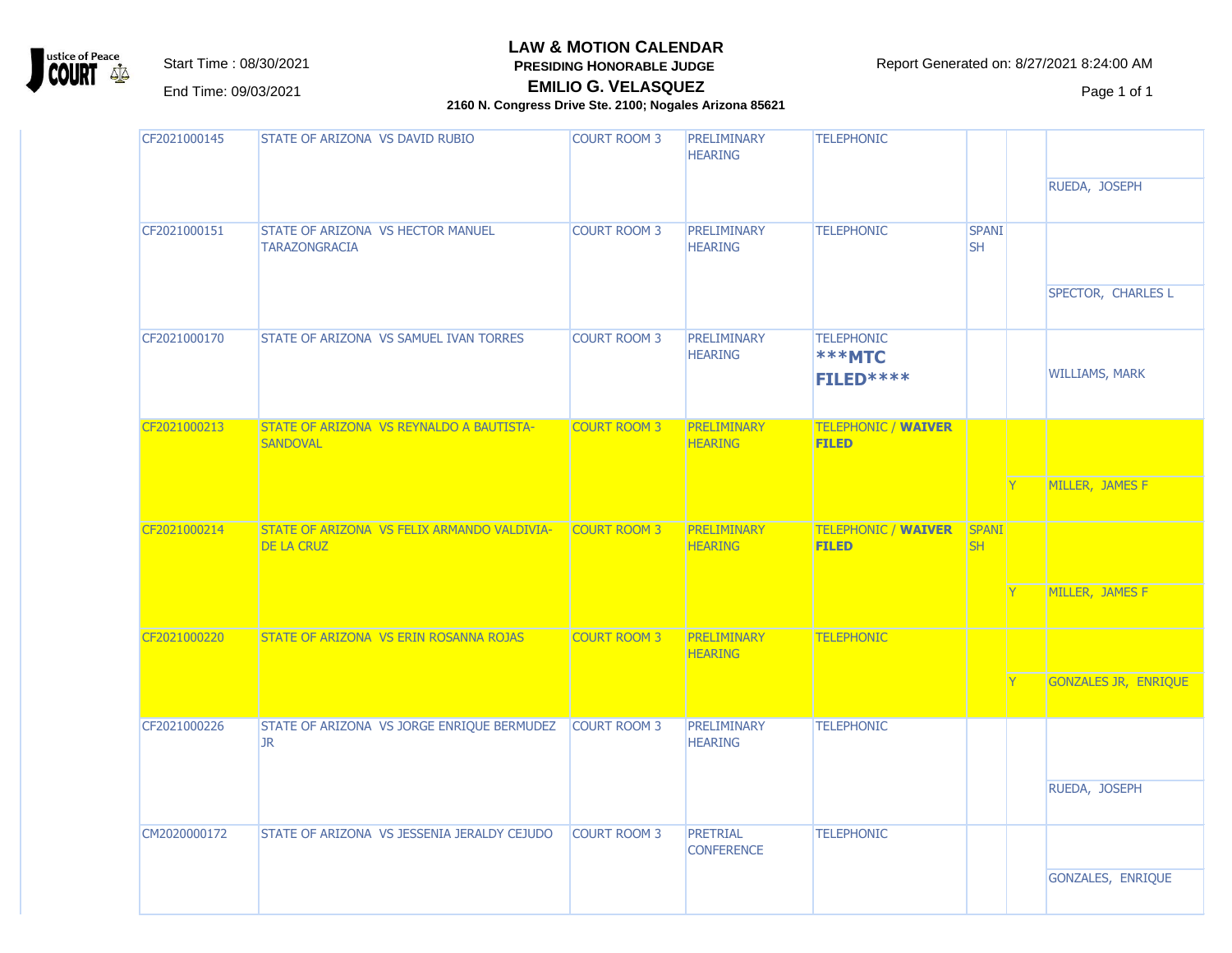

**PRESIDING HONORABLE JUDGE** 

Start Time : 08/30/2021 **RESIDING HONORABLE JUDGE** Report Generated on: 8/27/2021 8:24:00 AM

**EMILIO G. VELASQUEZ** EMILIO G. VELASQUEZ ENTERTAINMENT Page 1 of 1

|          | CM2021000034 | STATE OF ARIZONA VS JEAN MARIE ROREX                     | <b>COURT ROOM 3</b> | PRETRIAL<br><b>CONFERENCE</b>           | <b>TELEPHONIC</b>                                            |     |                      |
|----------|--------------|----------------------------------------------------------|---------------------|-----------------------------------------|--------------------------------------------------------------|-----|----------------------|
|          |              |                                                          |                     |                                         |                                                              |     | <b>JOHN ILLES</b>    |
|          | CM2021000035 | STATE OF ARIZONA VS PAUL THOMAS ROREX                    | <b>COURT ROOM 3</b> | <b>PRETRIAL</b><br><b>CONFERENCE</b>    | <b>TELEPHONIC</b>                                            |     |                      |
|          |              |                                                          |                     |                                         |                                                              |     | <b>JOHN ILLES</b>    |
|          | CM2021000062 | STATE OF ARIZONA VS ELIZABETH OUTTRIM                    | <b>COURT ROOM 3</b> | <b>PRETRIAL</b><br><b>CONFERENCE</b>    | <b>TELEPHONIC</b>                                            |     |                      |
|          |              |                                                          |                     |                                         |                                                              |     | LUIS F. PARRA        |
|          | CM2021000090 | STATE OF ARIZONA VS MARCIAL DONACIANO<br><b>GONZALEZ</b> | <b>COURT ROOM 3</b> | <b>PRETRIAL</b><br><b>CONFERENCE</b>    | <b>TELEPHONIC</b>                                            |     |                      |
|          |              |                                                          |                     |                                         |                                                              |     | GONZALES JR, ENRIQUE |
|          | CR20160585   | <b>ST VS LUIS DAVID AINZA-RIOS</b>                       | <b>COURT ROOM 3</b> | PRELIMINARY<br><b>HEARING</b>           | <b>TELEPHONIC</b>                                            |     |                      |
|          |              |                                                          |                     |                                         |                                                              |     | MCEWEN, JT           |
| 11:00 AM | CF2021000057 | STATE OF ARIZONA VS REBECCA ABIGAIL ROBLES               | <b>COURT ROOM 3</b> | <b>CHANGE OF PLEA</b><br><b>HEARING</b> | <b>PLEA FILED</b><br><b>WITH COURT /</b><br><b>IN PERSON</b> |     | MARQUEZ, EUGENE      |
|          | CF2021000038 | STATE OF ARIZONA VS VINCENT GEORGE DUKE                  | <b>COURT ROOM 3</b> | <b>CHANGE OF PLEA</b><br><b>HEARING</b> | <b>PLEA FILED</b><br><b>WITH COURT /</b><br><b>IN PERSON</b> |     |                      |
|          |              |                                                          |                     |                                         |                                                              |     | LAGATTUTA, JAMES P   |
| 2:15 PM  | CM2021000093 | STATE OF ARIZONA VS JOSEPH EDWARD ELLISON                | <b>COURT ROOM 3</b> | <b>STATUS</b><br><b>CONFERENCE</b>      | <b>TELEPHONIC</b>                                            | IY. | THORPE, JEFFREY      |
|          |              |                                                          |                     |                                         |                                                              |     |                      |
| 2:30 PM  | CF2019000290 | STATE OF ARIZONA VS ANA LILIA CARDENAS                   | <b>COURT ROOM 3</b> | <b>PRELIMINARY</b><br><b>HEARING</b>    | <b>IN PERSON</b>                                             |     |                      |
|          |              |                                                          |                     |                                         |                                                              |     | GONZALES, ENRIQUE    |